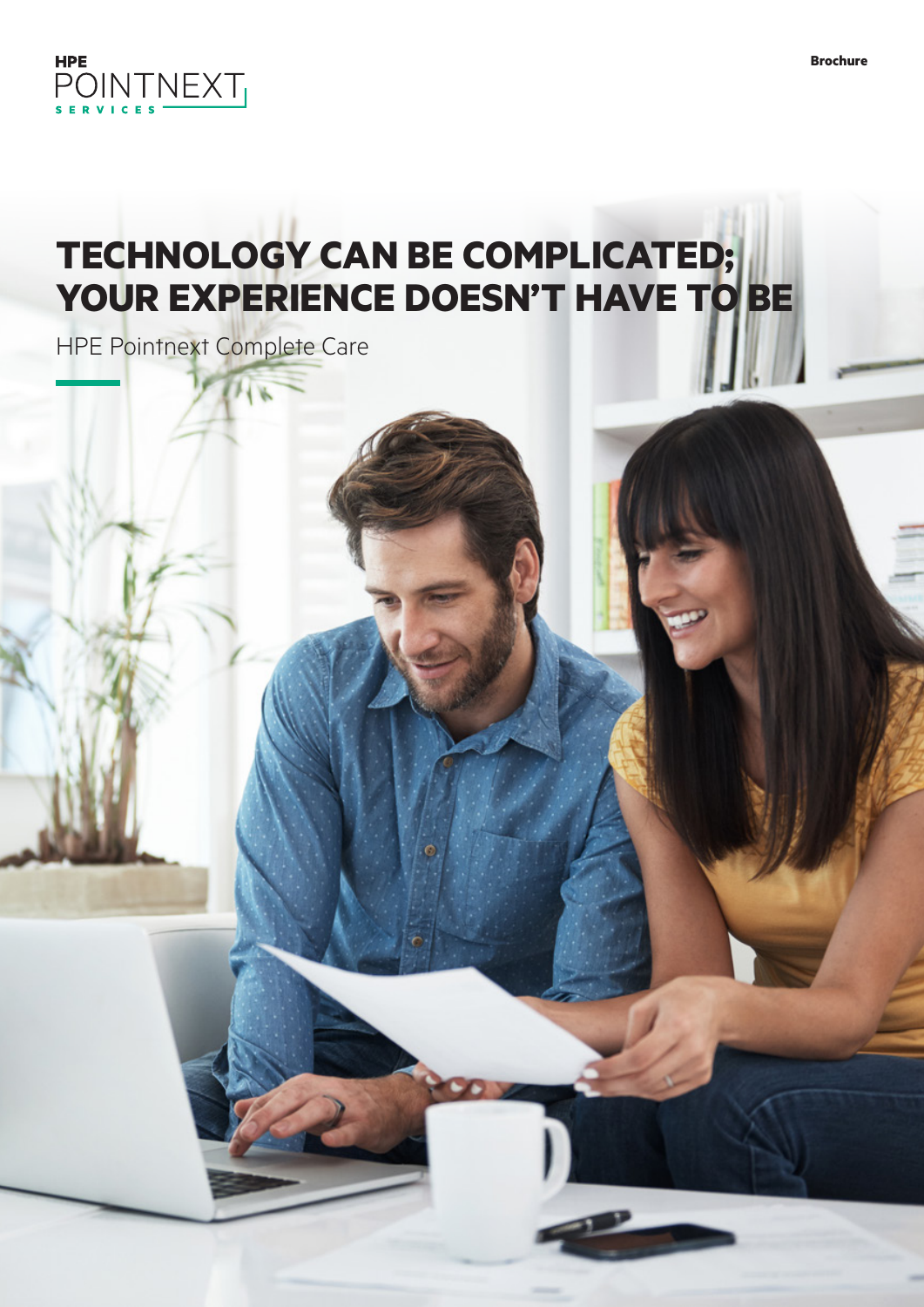**[Check if the document is available](https://www.hpe.com/psnow/collection-resources/a00117192ENW)  in the language of your choice.**

# **Modular edge-to-cloud IT environment service experience**

## **GET MORE FROM YOUR MOST VALUABLE RESOURCE**

Across your organization, you have invested significant time and money in a variety of business-critical resources, including physical, financial, intellectual, and human. Above and beyond those resources, today's enterprises consider time their most valuable asset. As such, enterprises need to ensure time is well spent across the business and the IT environment.

Up until now, organizations focused on streamlining reliability and management tasks to help them accomplish more in less time. But remaining competitive in today's super-fast and ever-evolving marketplace requires something more. Achieving success requires new strategies that optimize the entire IT environment, while also working in concert with IT teams to deliver better and more profitable business outcomes.

Such a strategy ensures all your time—not just a select percentage—is well spent. And that's what HPE Pointnext Complete Care is all about.

## **A COMPLETE SOLUTION FOR ALL YOUR IT NEEDS**

Much more than a typical service offering, HPE Pointnext Complete Care is a modular, edge-to-cloud IT environment service. By following a proven holistic approach, HPE Pointnext Complete Care can optimize your entire IT environment from edge to cloud.

- **Personalize your experience**—HPE Pointnext Complete Care adapts to your individual needs and goals.
- **Optimize your outcomes**—Do more for less by optimizing your time, technology, and decision-making processes for every facet of your IT environment, edge to cloud.
- **Transform your IT**—Approach your entire environment holistically and measure success by achieving specific and agreed-upon IT outcomes.

## **CUTTING-EDGE FEATURES DRIVE BETTER OUTCOMES**

HPE Pointnext Complete Care helps you meet your service-level targets and business objectives by providing cutting edge-features designed to drive better outcomes for your business:

- Complete coverage for all your IT, which means every asset from edge to cloud is considered in the service and support strategy
- Assigned account team, including a dedicated expert managing your team of resources
- Modular and personalized services based on your needs, goals, workloads, and desired outcomes
- Enhanced incident-management experience via an online portal, offering priority access, accelerated escalation management, incident reporting and analysis, and more
- Digitally enabled and AI-driven service

**HPE Pointnext Complete Care by the numbers**

- **Zero** dissatisfied customers<sup>1</sup>
- **Easier**—60% reduction in incident management time, and 80% reduction in time spent managing vendors<sup>2</sup>
- **Cheaper**—28% more efficient IT Operations Management<sup>3</sup>
- **Safer**—35% of after-hours incidents proactively prevented<sup>4</sup>
- **98%** of customers agree their assigned team was valuable in reducing risk in their environment<sup>5</sup>

#### **Perfect complement to your IT staff**

Rather than add permanent employees to your roster, you can use HPE Pointnext Complete Care to complement your organization's skills and capabilities. You can mix and match any HPE service offerings with different elements of your IT solutions or data center. As your IT environment becomes increasingly diverse, HPE Pointnext Complete Care experts understand the unique support requirements of each component and your IT environment as a whole.

1, 2, 3, 4 HPE customer satisfaction survey, internal reporting, 2020.

 $5$  TechValidate customer surve 88B-272-5B8, November 2020.

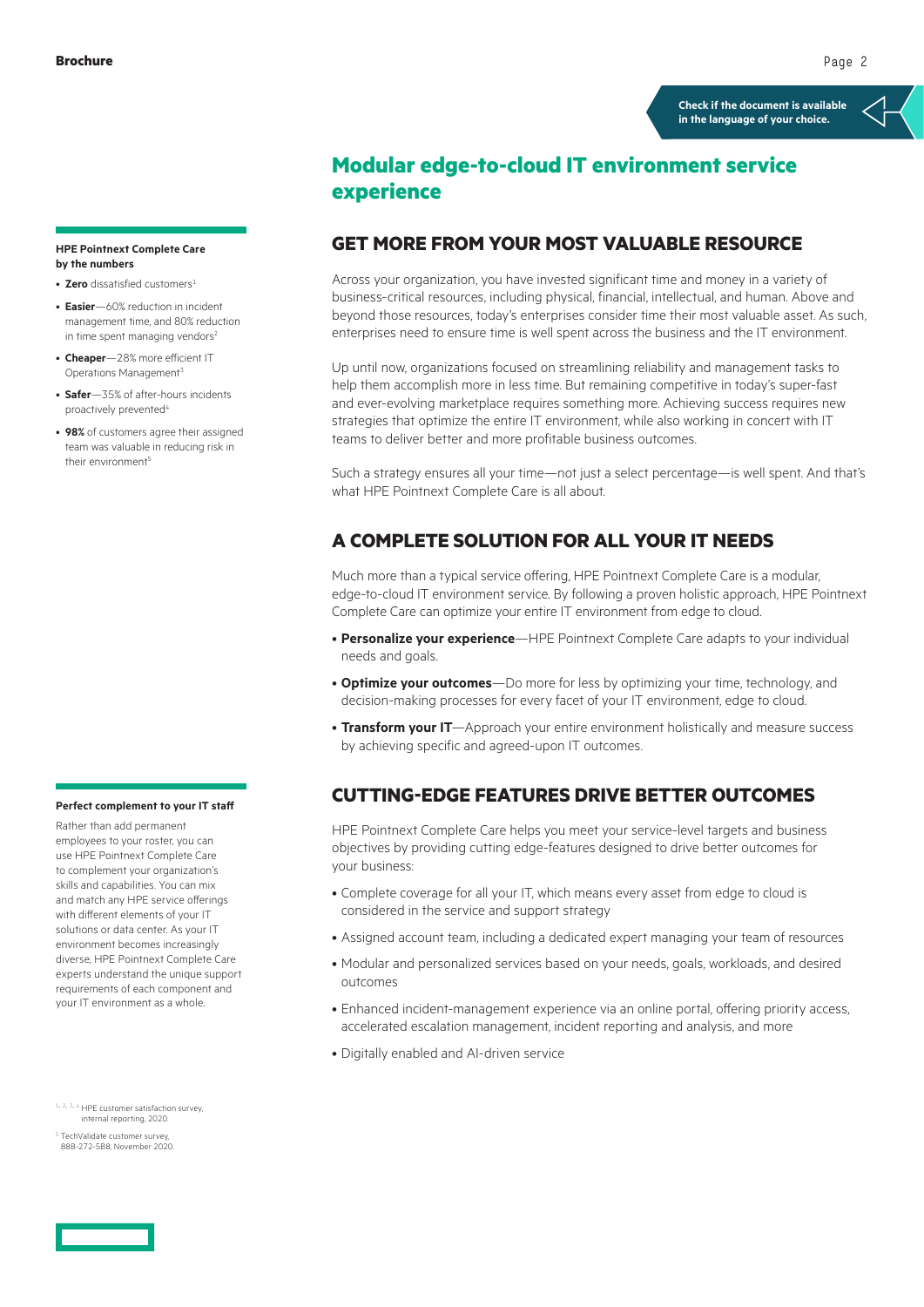## **HPE POINTNEXT COMPLETE CARE SERVICE FEATURES**

Building on a set of core features—and extended through outcome- and product-specific building blocks—HPE Pointnext Complete Care offers the comprehensive services you need not only to ensure your time is well-spent but also to keep your business operating at optimal efficiency.

#### **Product support**

Each product within your HPE Pointnext Complete Care IT environment starts with a base product support layer of HPE Pointnext Tech Care—an artificial intelligence (AI)-powered and digitally enabled service experience that drives your business forward. Tech Care goes beyond traditional support by providing faster access to product-specific experts, an AI-driven digital experience, and general technical guidance to reduce risk and constantly search for ways to do things better.

- **General technical guidance** helps you get the most from your IT with expert technical advice for operation, optimization, and IT management.
- **Product-specific experts** mean no more managing complex escalations.
- **An AI-powered digital experience** delivers faster outcomes at every stage.

#### **HPE Pointnext Complete Care core service offerings**

The next layer in your HPE Pointnext Complete Care service includes the following core services.

| <b>Enhanced incident management (EIM)</b>                                                                                                                                                                                                                                                                                                                                             | Service relationship management (SRM)                                                                                                                                                                            |
|---------------------------------------------------------------------------------------------------------------------------------------------------------------------------------------------------------------------------------------------------------------------------------------------------------------------------------------------------------------------------------------|------------------------------------------------------------------------------------------------------------------------------------------------------------------------------------------------------------------|
| To provide an outstanding incident management<br>experience, this set of integrated and accelerated<br>reactive and proactive processes is designed to<br>address hardware and software incidents. These<br>processes, which are tailored to your unique needs,<br>engage appropriate HPE product experts to address<br>critical covered support incidents for quicker<br>resolution. | Three experience levels (entry, basic, advanced)-<br>including assigned HPE resources-understand your<br>business and IT objectives and work to ensure your<br>needs are met                                     |
|                                                                                                                                                                                                                                                                                                                                                                                       | • Assigned account team; your advocate and single<br>point of contact for both operational and technical<br>needs, coordinating the delivery of all features of<br>HPE Pointnext Complete Care; includes Account |
| • Environment profiling and awareness                                                                                                                                                                                                                                                                                                                                                 | Support Manager (ASM), Technical Account Manager                                                                                                                                                                 |
| · Multi-channel access to know-me experts                                                                                                                                                                                                                                                                                                                                             | (TAM), and Assigned Customer Engineer (ACE)                                                                                                                                                                      |
| · Personalized phone experience                                                                                                                                                                                                                                                                                                                                                       | • Account support planning                                                                                                                                                                                       |
| • Remote 24/7 rapid response                                                                                                                                                                                                                                                                                                                                                          | • Service implementation management                                                                                                                                                                              |
| • Priority access                                                                                                                                                                                                                                                                                                                                                                     | • Inventory management                                                                                                                                                                                           |
| · Seamless expert collaboration for resolving<br>complex issues                                                                                                                                                                                                                                                                                                                       | • Service planning and review                                                                                                                                                                                    |
|                                                                                                                                                                                                                                                                                                                                                                                       | · Support activity review or incident report                                                                                                                                                                     |
| • Accelerated escalation management                                                                                                                                                                                                                                                                                                                                                   | • Operational and technical advice or operational                                                                                                                                                                |
| · Personalized digital experience                                                                                                                                                                                                                                                                                                                                                     | assistance                                                                                                                                                                                                       |
| • Expanded coverage options                                                                                                                                                                                                                                                                                                                                                           | • HPE Support Center                                                                                                                                                                                             |
| • Global call management (optional)                                                                                                                                                                                                                                                                                                                                                   | • HPE education planning and assistance                                                                                                                                                                          |
|                                                                                                                                                                                                                                                                                                                                                                                       | . HPE Digital Learner Starter Pack for HPE Pointnext<br>Complete Care                                                                                                                                            |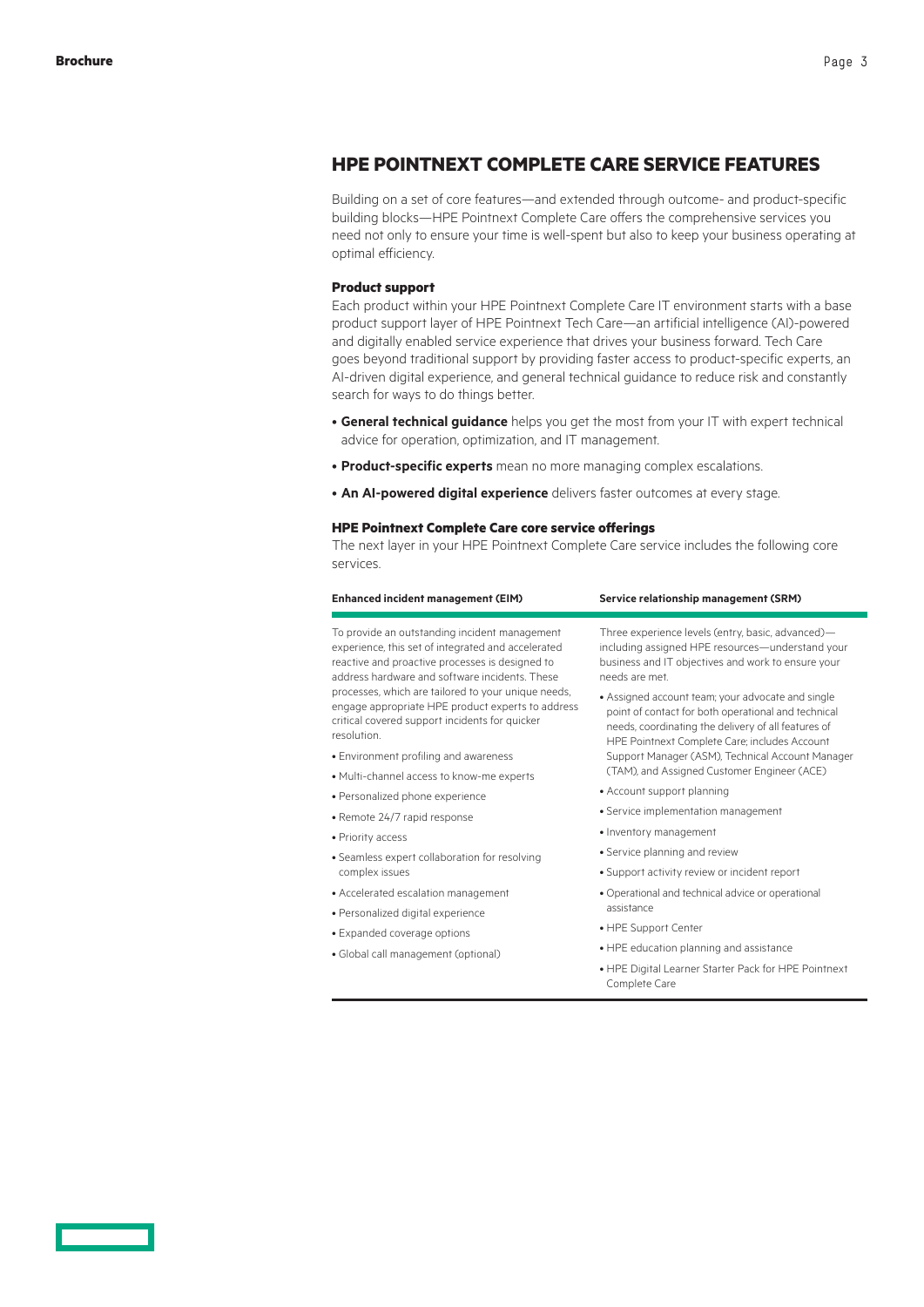#### **Modular solution blocks**

In addition to the core services, HPE Pointnext Complete Care also offers outcome-specific modular solution blocks designed to help you optimize and modernize your IT environment and achieve your business goals. Currently available solution blocks include:

- Performance Optimization Service—Storage
- Performance Optimization Service for SAP HANA®
- Performance Optimization—High Performance Computing (HPC)
- Solution Lifecycle Management Service—Storage
- HPE COE Service for SAP HANA
- Assigned Technology Specialist—HPE Synergy
- HPE Pointnext Complete Care Expert On Demand
- Software Asset Management
- HPE Pointnext Complete Care for Microsoft Azure
- HPE Pointnext Complete Care—HPE NonStop and Virtual HPE NonStop
- HPE Pointnext Complete Care—Aruba
- HPE Pointnext Complete Care—Multivendor
- HPE Pointnext Complete Care—HPE Cray

To offer a continually improved experience, new solution blocks are constantly being developed, based on our customers' requests for additional service and support. For detailed information on these solution blocks, please refer to [hpe.com/services/solutionblocks](http://www.hpe.com/services/solutionblocks).

### **OPTIONAL PROACTIVE SERVICES**

As a complete solution for your entire IT ecosystem, HPE Pointnext Complete Care can be personalized to include additional proactive services, based on your individual needs.

- **Environment Services**—Purchase additional expert time for any project or management task with Team days or Assigned Customer Engineer days.
- **ITSM Services**—Improve and enhance your organization's ITSM maturity level with the ultimate goal of improving both effectiveness and your ability to meet ever-increasing demands for enhanced service levels and performance.
- **Compute Services**—Services include OS patch analysis and management, server firmware and software analysis and management, and system health check.
- **Storage Services**—Experience storage firmware and software analysis and management, high-availability technical assessment, SAN supportability assessment, and implementation of storage recommendations.
- **Network Services**—These services include network firmware and software analysis and management and implementation of network recommendations.
- **Service Credits**—Flexibly and quickly choose from a variety of specialized service activities including assessments, performance analyses, firmware management, professional services, and much more.
- **HPE GreenLake Management Services**—Expand HPE Pointnext Complete Care with full IT management. HPE GreenLake Management Services monitors, manages, and delivers the holistic insights your company needs to optimize operations across the full IT landscape. Leveraging a broad range of deep domain expertise and automation, HPE GreenLake Management Services helps speed your digital transformation. Whether taking on the day-to-day operations of running IT to free up time for innovation or delivering on innovation strategies from core to cloud to edge, HPE GreenLake Management Services helps IT become a better partner to the business.